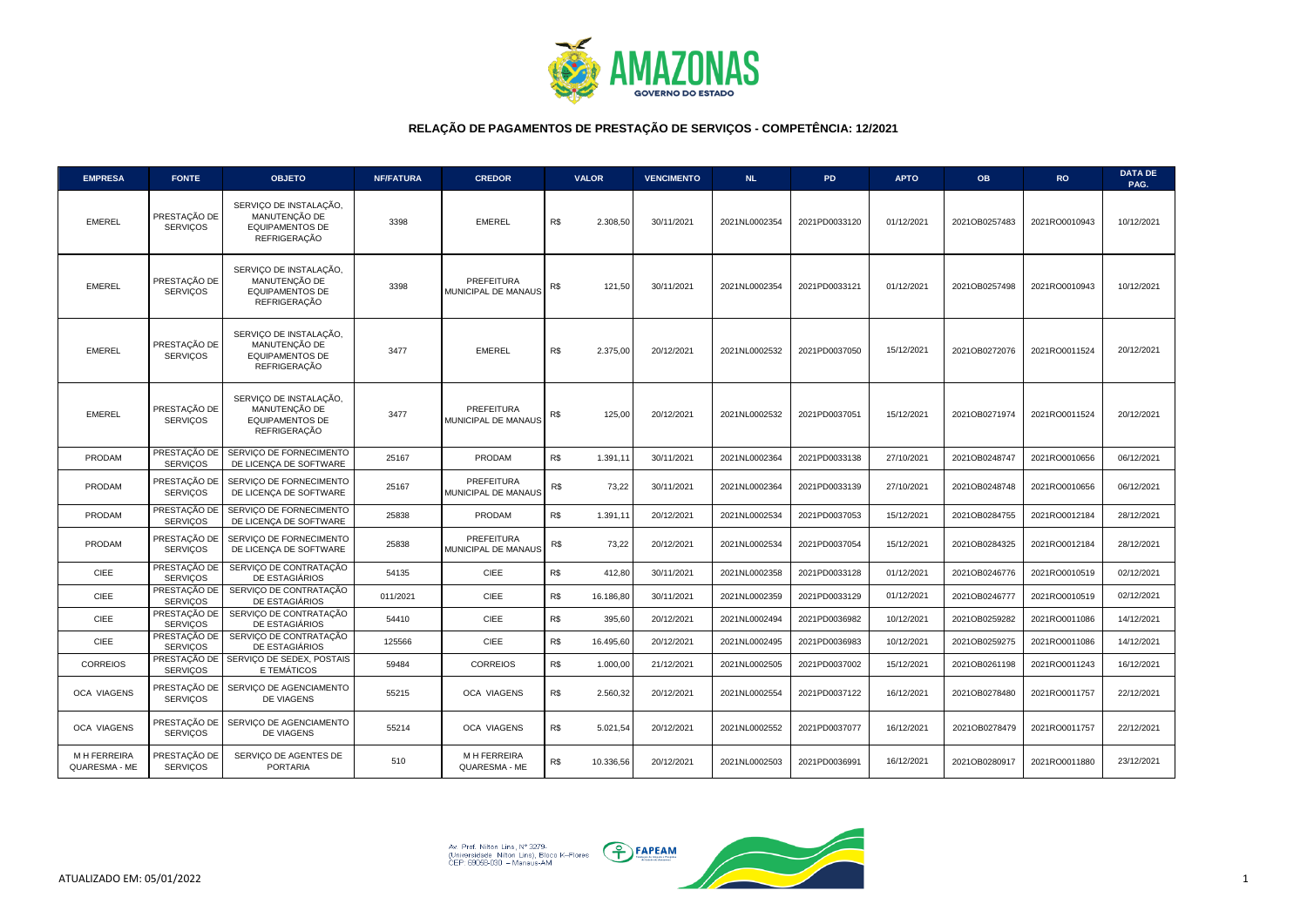

| <b>EMPRESA</b>                      | <b>FONTE</b>                    | <b>OBJETO</b>                                           | <b>NF/FATURA</b>                                 | <b>CREDOR</b>                                               |     | <b>VALOR</b> | <b>VENCIMENTO</b> | <b>NL</b>     | <b>PD</b>     | <b>APTO</b> | <b>OB</b>     | <b>RO</b>     | <b>DATA DE</b><br>PAG. |
|-------------------------------------|---------------------------------|---------------------------------------------------------|--------------------------------------------------|-------------------------------------------------------------|-----|--------------|-------------------|---------------|---------------|-------------|---------------|---------------|------------------------|
| <b>MH FERREIRA</b><br>QUARESMA - ME | PRESTAÇÃO DE<br><b>SERVICOS</b> | SERVICO DE AGENTES DE<br><b>PORTARIA</b>                | 510                                              | SECRETARIA DE<br>ESTADO DA FAZENDA.<br><b>SEFAZ</b>         | R\$ | 124,54       | 20/12/2021        | 2021NL0002503 | 2021PD0036993 | 16/12/2021  | 2021OB0280925 | 2021RO0011880 | 23/12/2021             |
| <b>MH FERREIRA</b><br>QUARESMA - ME | PRESTAÇÃO DE<br><b>SERVIÇOS</b> | SERVICO DE AGENTES DE<br><b>PORTARIA</b>                | 510                                              | PREFEITURA<br>MUNICIPAL DE MANAUS                           | R\$ | 622,68       | 20/12/2021        | 2021NL0002503 | 2021PD0036994 | 16/12/2021  | 2021OB0280922 | 2021RO0011880 | 23/12/2021             |
| M H FERREIRA<br>QUARESMA - ME       | PRESTACÃO DE<br><b>SERVICOS</b> | SERVICO DE AGENTES DE<br><b>PORTARIA</b>                | 510                                              | <b>INSTITUTO NACIONAL</b><br>DE SEGURIDADE<br>SOCIAL / INSS | R\$ | 1.369,91     | 20/12/2021        | 2021NL0002503 | 2021PD0036992 | 16/12/2021  | 2021OB0270623 | 2021RO0011524 | 20/12/2021             |
| <b>MHFERREIRA</b><br>QUARESMA - ME  | PRESTAÇÃO DE<br><b>SERVICOS</b> | SERVICO DE AGENTES DE<br><b>PORTARIA</b>                | 516                                              | M H FERREIRA<br>QUARESMA - ME                               | R\$ | 12.394,44    | 20/12/2021        | 2021NL0002539 | 2021PD0037064 | 15/12/2021  | 2021OB0271976 | 2021RO0011524 | 20/12/2021             |
| <b>MH FERREIRA</b><br>QUARESMA - ME | PRESTAÇÃO DE<br><b>SERVICOS</b> | SERVICO DE AGENTES DE<br><b>PORTARIA</b>                | 516                                              | SECRETARIA DE<br>ESTADO DA FAZENDA<br><b>SEFAZ</b>          | R\$ | 149,33       | 20/12/2021        | 2021NL0002539 | 2021PD0037066 | 15/12/2021  | 2021OB0271977 | 2021RO0011524 | 20/12/2021             |
| M H FERREIRA<br>QUARESMA - ME       | PRESTAÇÃO DE<br><b>SERVICOS</b> | SERVIÇO DE AGENTES DE<br><b>PORTARIA</b>                | 516                                              | PREFEITURA<br>MUNICIPAL DE MANAUS                           | R\$ | 746,65       | 20/12/2021        | 2021NL0002539 | 2021PD0037067 | 15/12/2021  | 2021OB0272016 | 2021RO0011524 | 20/12/2021             |
| M H FERREIRA<br>QUARESMA - ME       | PRESTACÃO DE<br><b>SERVICOS</b> | SERVICO DE AGENTES DE<br><b>PORTARIA</b>                | 516                                              | <b>INSTITUTO NACIONAL</b><br>DE SEGURIDADE<br>SOCIAL / INSS | R\$ | 1.642,64     | 20/12/2021        | 2021NL0002539 | 2021PD0037065 | 15/12/2021  | 2021OB0262209 | 2021RO0011299 | 16/12/2021             |
| <b>MHFERREIRA</b><br>QUARESMA - ME  | <b>SERVIÇOS</b>                 | PRESTAÇÃO DE SERVIÇO DE CONSERVAÇÃO E<br>LIMPEZA        | 509                                              | M H FERREIRA<br>QUARESMA - ME                               | R\$ | 15.483,51    | 20/12/2021        | 2021NL0002516 | 2021PD0037035 | 15/12/2021  | 2021OB0272055 | 2021RO0011524 | 20/12/2021             |
| <b>MH FERREIRA</b><br>QUARESMA - ME | PRESTAÇÃO DE<br><b>SERVICOS</b> | SERVIÇO DE CONSERVAÇÃO E<br>LIMPEZA                     | 509                                              | SECRETARIA DE<br><b>ESTADO DA FAZENDA</b><br><b>SEFAZ</b>   | R\$ | 183,55       | 20/12/2021        | 2021NL0002516 | 2021PD0037036 | 15/12/2021  | 2021OB0272013 | 2021RO0011524 | 20/12/2021             |
| <b>MH FERREIRA</b><br>QUARESMA - ME | PRESTAÇÃO DE<br><b>SERVICOS</b> | SERVIÇO DE CONSERVAÇÃO E<br>LIMPEZA                     | 509                                              | PREFEITURA<br>MUNICIPAL DE MANAUS                           | R\$ | 917.73       | 20/12/2021        | 2021NL0002516 | 2021PD0037037 | 15/12/2021  | 2021OB0272056 | 2021RO0011524 | 20/12/2021             |
| <b>MH FERREIRA</b><br>QUARESMA - ME | <b>SERVICOS</b>                 | PRESTAÇÃO DE SERVIÇO DE CONSERVAÇÃO E<br><b>LIMPEZA</b> | 509                                              | <b>INSTITUTO NACIONAL</b><br>DE SEGURIDADE<br>SOCIAL / INSS | R\$ | 1.769,74     | 20/12/2021        | 2021NL0002516 | 2021PD0037038 | 15/12/2021  | 2021OB0262208 | 2021RO0011299 | 16/12/2021             |
| M H FERREIRA<br>QUARESMA - ME       | <b>SERVICOS</b>                 | PRESTAÇÃO DE SERVIÇO DE CONSERVAÇÃO E<br>LIMPEZA        | 515                                              | M H FERREIRA<br>QUARESMA - ME                               | R\$ | 15.483,51    | 20/12/2021        | 2021NL0002506 | 2021PD0037025 | 15/12/2021  | 2021OB0270626 | 2021RO0011524 | 20/12/2021             |
| <b>MH FERREIRA</b><br>QUARESMA - ME | PRESTACÃO DE<br><b>SERVICOS</b> | SERVICO DE CONSERVAÇÃO E<br><b>LIMPEZA</b>              | 515                                              | SECRETARIA DE<br>ESTADO DA FAZENDA /<br><b>SEFAZ</b>        | R\$ | 183,55       | 20/12/2021        | 2021NL0002506 | 2021PD0037026 | 15/12/2021  | 2021OB0272063 | 2021RO0011524 | 20/12/2021             |
| <b>MH FERREIRA</b><br>QUARESMA - ME | PRESTAÇÃO DE<br><b>SERVIÇOS</b> | SERVIÇO DE CONSERVAÇÃO E<br>LIMPEZA                     | 515                                              | PREFEITURA<br>MUNICIPAL DE MANAUS                           | R\$ | 917.73       | 20/12/2021        | 2021NL0002506 | 2021PD0037027 | 15/12/2021  | 2021OB0272011 | 2021RO0011524 | 20/12/2021             |
| <b>MH FERREIRA</b><br>QUARESMA - ME | PRESTAÇÃO DE<br><b>SERVICOS</b> | SERVIÇO DE CONSERVAÇÃO E<br><b>LIMPEZA</b>              | 515                                              | <b>INSTITUTO NACIONAL</b><br>DE SEGURIDADE<br>SOCIAL / INSS | R\$ | 1.769,74     | 20/12/2021        | 2021NL0002506 | 2021PD0037028 | 15/12/2021  | 2021OB0262206 | 2021RO0011299 | 16/12/2021             |
| <b>CLARO</b>                        | PRESTAÇÃO DE<br><b>SERVIÇOS</b> | SERVICO TELEFONIA FIXA                                  | 376449/5755005,<br>35786/138117 e<br>37515/32232 | <b>CLARO</b>                                                | R\$ | 999,60       | 15/12/2021        | 2021NL0002545 | 2021PD0037072 | 15/12/2021  | 2021OB0261188 | 2021RO0011243 | 16/12/2021             |
| PRODAM                              | PRESTAÇÃO DE<br><b>SERVIÇOS</b> | Sistema SPROWEB                                         | 25387                                            | PRODAM                                                      | R\$ | 693,73       | 30/11/2021        | 2021NL0002369 | 2021PD0033142 | 01/12/2021  | 2021OB0248639 | 2021RO0010656 | 06/12/2021             |
| PRODAM                              | PRESTAÇÃO DE<br><b>SERVIÇOS</b> | Sistema SPROWEB                                         | 25387                                            | PRODAM                                                      | R\$ | 669,82       | 30/11/2021        | 2021NL0002370 | 2021PD0033144 | 01/12/2021  | 2021OB0248640 | 2021RO0010656 | 06/12/2021             |
| PRODAM                              | PRESTAÇÃO DE<br><b>SERVICOS</b> | Sistema SPROWEB                                         | 25387                                            | PREFEITURA<br>MUNICIPAL DE MANAUS                           | R\$ | 71,77        | 30/11/2021        | 2021NL0002369 | 2021PD0033143 | 01/12/2021  | 2021OB0248641 | 2021RO0010656 | 06/12/2021             |

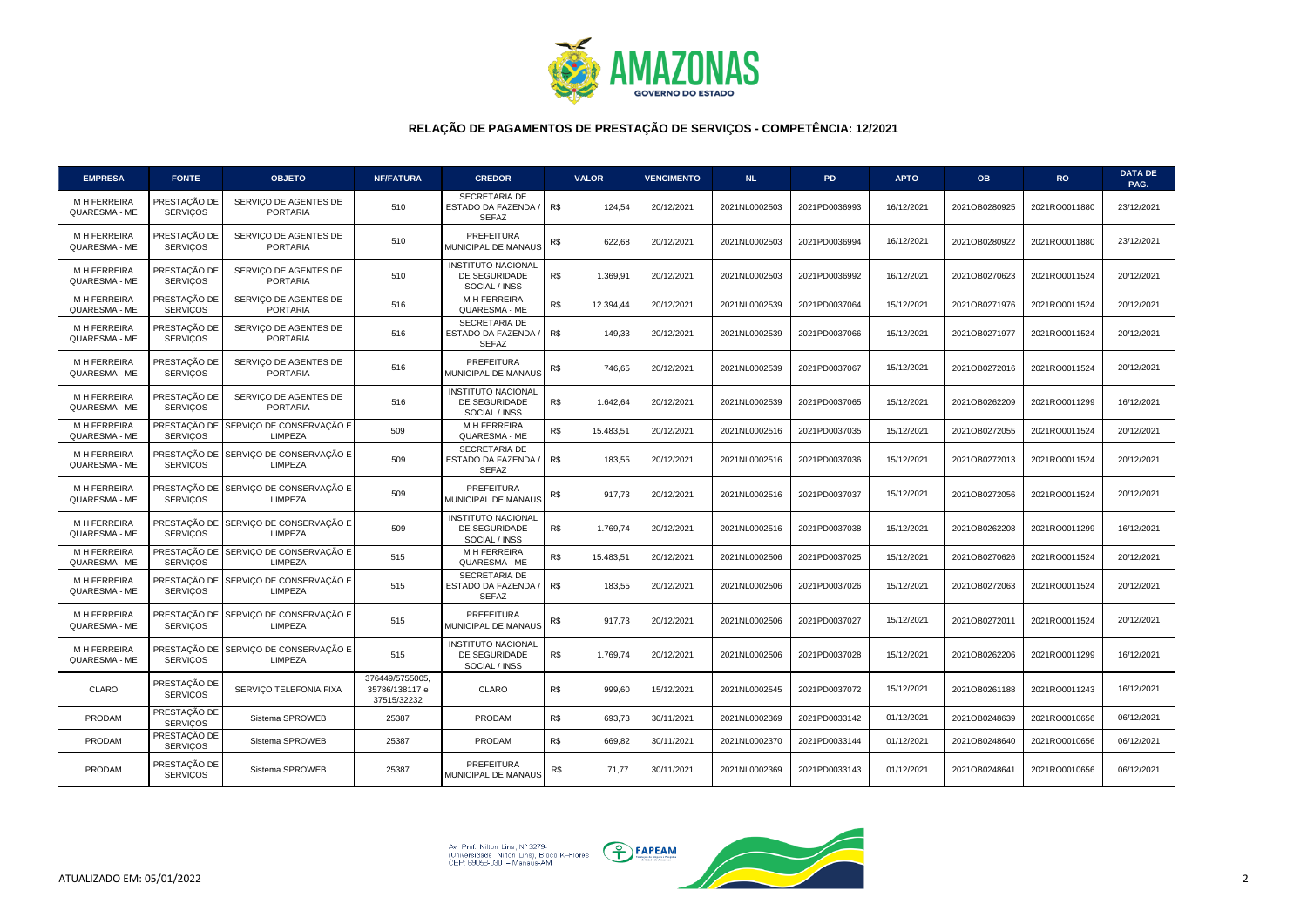

| <b>EMPRESA</b>           | <b>FONTE</b>                    | <b>OBJETO</b>                                                              | <b>NF/FATURA</b>                                                                                                          | <b>CREDOR</b>                                               |     | <b>VALOR</b> | <b>VENCIMENTO</b> | <b>NL</b>     | <b>PD</b>     | <b>APTO</b> | <b>OB</b>     | <b>RO</b>     | <b>DATA DE</b><br>PAG. |
|--------------------------|---------------------------------|----------------------------------------------------------------------------|---------------------------------------------------------------------------------------------------------------------------|-------------------------------------------------------------|-----|--------------|-------------------|---------------|---------------|-------------|---------------|---------------|------------------------|
| <b>PRODAM</b>            | PRESTAÇÃO DE<br><b>SERVICOS</b> | Servico de Hospedagem de<br>Servidores em infraestrutura no<br>Data Center | 25168                                                                                                                     | PRODAM                                                      | R\$ | 41.289.24    | 30/12/2021        | 2021NL0002384 | 2021PD0033157 | 01/12/2021  | 2021OB0257475 | 2021RO0010943 | 10/12/2021             |
| PRODAM                   | PRESTAÇÃO DE<br><b>SERVICOS</b> | Serviço de Hospedagem de<br>Servidores em infraestrutura no<br>Data Center | 25168                                                                                                                     | PREFEITURA<br>MUNICIPAL DE MANAUS                           | R\$ | 2.173,12     | 20/12/2021        | 2021NL0002384 | 2021PD0033158 | 01/12/2021  | 2021OB0257486 | 2021RO0010943 | 10/12/2021             |
| <b>PRODAM</b>            | PRESTAÇÃO DE<br><b>SERVIÇOS</b> | Servico de Hospedagem de<br>Servidores em infraestrutura no<br>Data Center | 25169                                                                                                                     | PRODAM                                                      | R\$ | 122,44       | 30/12/2021        | 2021NL0002385 | 2021PD0033159 | 01/12/2021  | 2021OB0257443 | 2021RO0010943 | 10/12/2021             |
| PRODAM                   | PRESTAÇÃO DE<br><b>SERVICOS</b> | Serviço de Hospedagem de<br>Servidores em infraestrutura no<br>Data Center | 25169                                                                                                                     | PREFEITURA<br>MUNICIPAL DE MANAUS                           | R\$ | 6,44         | 30/12/2021        | 2021NL0002385 | 2021PD0033160 | 01/12/2021  | 2021OB0257487 | 2021RO0010943 | 10/12/2021             |
| <b>IMPRENSA</b>          | PRESTAÇÃO DE<br><b>SERVICOS</b> | SERVIÇO DE PUBLICAÇÃO NO<br>DIÁRIO OFICIAL DO ESTADO                       | 30896,30989,31017,3<br>1036,31098,31136,31<br>186,31223,31289,313<br>46,31383,31431,3148<br>4,31534,31631,31710<br>,31747 | <b>IMPRENSA</b>                                             | R\$ | 42.647,52    | 20/12/2021        | 2021NL0002427 | 2021PD0035071 | 07/12/2021  | 2021OB0260901 | 2021RO0011209 | 15/12/2021             |
| <b>IMPRENSA</b>          | PRESTAÇÃO DE<br><b>SERVICOS</b> | SERVIÇO DE PUBLICAÇÃO NO<br>DIÁRIO OFICIAL DO ESTADO                       | 31809, 31888, 31889,<br>31952, 32033                                                                                      | <b>IMPRENSA</b>                                             | R\$ | 14.505,38    | 20/12/2021        | 2021NL0002533 | 2021PD0037052 | 15/12/2021  | 2021OB0279028 | 2021RO0011806 | 22/12/2021             |
| AMAZONAS ENERGIA         | PRESTAÇÃO DE<br><b>SERVICOS</b> | SERVICO DE FORNECIMENTO<br>DE ENERGIA                                      | 51166468                                                                                                                  | AMAZONAS ENERGIA                                            | R\$ | 6.148,39     | 20/12/2021        | 2021NL0002426 | 2021PD0035070 | 06/12/2021  | 2021OB0255182 | 2021RO0010875 | 09/12/2021             |
| AMAZONAS ENERGIA         | PRESTAÇÃO DE<br><b>SERVIÇOS</b> | SERVICO DE FORNECIMENTO<br>DE ENERGIA                                      | 52334567                                                                                                                  | AMAZONAS ENERGIA                                            | R\$ | 6.148,39     | 06/12/2021        | 2021NL0002426 | 2021PD0035070 | 06/12/2021  | 2021OB0255182 | 2021RO0010875 | 09/12/2021             |
| <b>IMPRENSA</b>          | PRESTAÇÃO DE<br><b>SERVICOS</b> | SERVIÇO DE PUBLICAÇÃO NO<br>DIÁRIO OFICIAL DO ESTADO                       | 30495                                                                                                                     | <b>IMPRENSA</b>                                             | R\$ | 62.723,78    | 30/11/2021        | 2021NL0002362 | 2021PD0033134 | 01/12/2021  | 2021OB0261159 | 2021RO0011230 | 16/12/2021             |
| <b>TRIVALE</b>           | PRESTAÇÃO DE<br><b>SERVICOS</b> | SERVICO DE FORNECIMENTO<br>DE TICKET REFEIÇÃO                              | 1792559                                                                                                                   | <b>TRIVALE</b>                                              | R\$ | 15.342,50    | 20/12/2021        | 2021NL0002497 | 2021PD0036986 | 10/12/2021  | 2021OB0259278 | 2021RO0011086 | 14/12/2021             |
| <b>TEKIS TECNOLOGIA</b>  | PRESTAÇÃO DE<br><b>SERVIÇOS</b> | SERVICO DE LICENCA DE<br><b>SISTEMA</b>                                    | 2854                                                                                                                      | <b>TEKIS TECNOLOGIA</b>                                     | R\$ | 14.046,10    | 20/12/2021        | 2021NL0002504 | 2021PD0037000 | 15/12/2021  | 2021OB0270624 | 2021RO0011524 | 20/12/2021             |
| <b>TEKIS TECNOLOGIA</b>  | PRESTAÇÃO DE<br><b>SERVIÇOS</b> | SERVIÇO DE LICENÇA DE<br><b>SISTEMA</b>                                    | 2854                                                                                                                      | <b>SECRETARIA DE</b><br>ESTADO DA FAZENDA /<br><b>SEFAZ</b> | R\$ | 213,90       | 20/12/2021        | 2021NL0002504 | 2021PD0037001 | 15/12/2021  | 2021OB0270625 | 2021RO0011524 | 20/12/2021             |
| <b>ECONTROL</b>          | PRESTAÇÃO DE<br><b>SERVICOS</b> | SERVICO DE CONTROLE DE<br><b>PRAGAS</b>                                    | 18641                                                                                                                     | <b>ECONTROL</b>                                             | R\$ | 554,16       | 20/12/2021        | 2021NL0002383 | 2021PD0033155 | 01/12/2021  | 2021OB0257365 | 2021RO0010943 | 10/12/2021             |
| <b>ECONTROL</b>          | PRESTAÇÃO DE<br><b>SERVICOS</b> | SERVICO DE CONTROLE DE<br><b>PRAGAS</b>                                    | 18641                                                                                                                     | PREFEITURA<br>MUNICIPAL DE MANAUS                           | R\$ | 29,17        | 20/12/2021        | 2021NL0002383 | 2021PD0033156 | 01/12/2021  | 2021OB0257462 | 2021RO0010943 | 10/12/2021             |
| <b>ECONTROL</b>          | PRESTAÇÃO DE<br><b>SERVICOS</b> | SERVICO DE LIMPEZA E<br>SANITIZAÇÃO                                        | 18639                                                                                                                     | <b>ECONTROL</b>                                             | R\$ | 3.078,00     | 30/12/2021        | 2021NL0002415 | 2021PD0034926 | 06/12/2021  | 2021OB0257445 | 2021RO0010943 | 10/12/2021             |
| <b>ECONTROL</b>          | PRESTAÇÃO DE<br><b>SERVICOS</b> | SERVIÇO DE LIMPEZA E<br>SANITIZAÇÃO                                        | 18639                                                                                                                     | PREFEITURA<br>MUNICIPAL DE MANAUS                           | R\$ | 162,00       | 30/12/2021        | 2021NL0002415 | 2021PD0034927 | 06/12/2021  | 2021OB0257488 | 2021RO0010943 | 10/12/2021             |
| MARCA BRASIL LTDA        | PRESTAÇÃO DE<br><b>SERVIÇOS</b> | CONFECÇÃO DE MATERIAL<br><b>GRÁFICO</b>                                    | 882                                                                                                                       | <b>MARCA BRASIL LTDA</b>                                    | R\$ | 11.716,82    | 20/12/2021        | 2021NL0002541 | 2021PD0037069 | 15/12/2021  | 2021OB0270649 | 2021RO0011524 | 20/12/2021             |
| <b>MARCA BRASIL LTDA</b> | PRESTAÇÃO DE<br><b>SERVIÇOS</b> | CONFECÇÃO DE MATERIAL<br><b>GRÁFICO</b>                                    | 882                                                                                                                       | PREFEITURA<br>MUNICIPAL DE MANAUS                           | R\$ | 616,68       | 20/12/2021        | 2021NL0002541 | 2021PD0037070 | 15/12/2021  | 2021OB0271980 | 2021RO0011524 | 20/12/2021             |
| H A MUMBACA - ME         | PRESTAÇÃO DE<br><b>SERVICOS</b> | MATERIAL PARA IMPRESSORA                                                   | 56                                                                                                                        | H A MUMBACA - ME                                            | R\$ | 2.180,00     | 30/11/2021        | 2021NL0002332 | 2021PD0033102 | 29/11/2021  | 2021OB0257489 | 2021RO0010943 | 10/12/2021             |
| H A MUMBACA - ME         | PRESTAÇÃO DE<br><b>SERVICOS</b> | MATERIAL PARA IMPRESSORA                                                   | 66                                                                                                                        | H A MUMBACA - ME                                            | R\$ | 845.00       | 20/12/2021        | 2021NL0002536 | 2021PD0037060 | 15/12/2021  | 2021OB0271975 | 2021RO0011524 | 20/12/2021             |